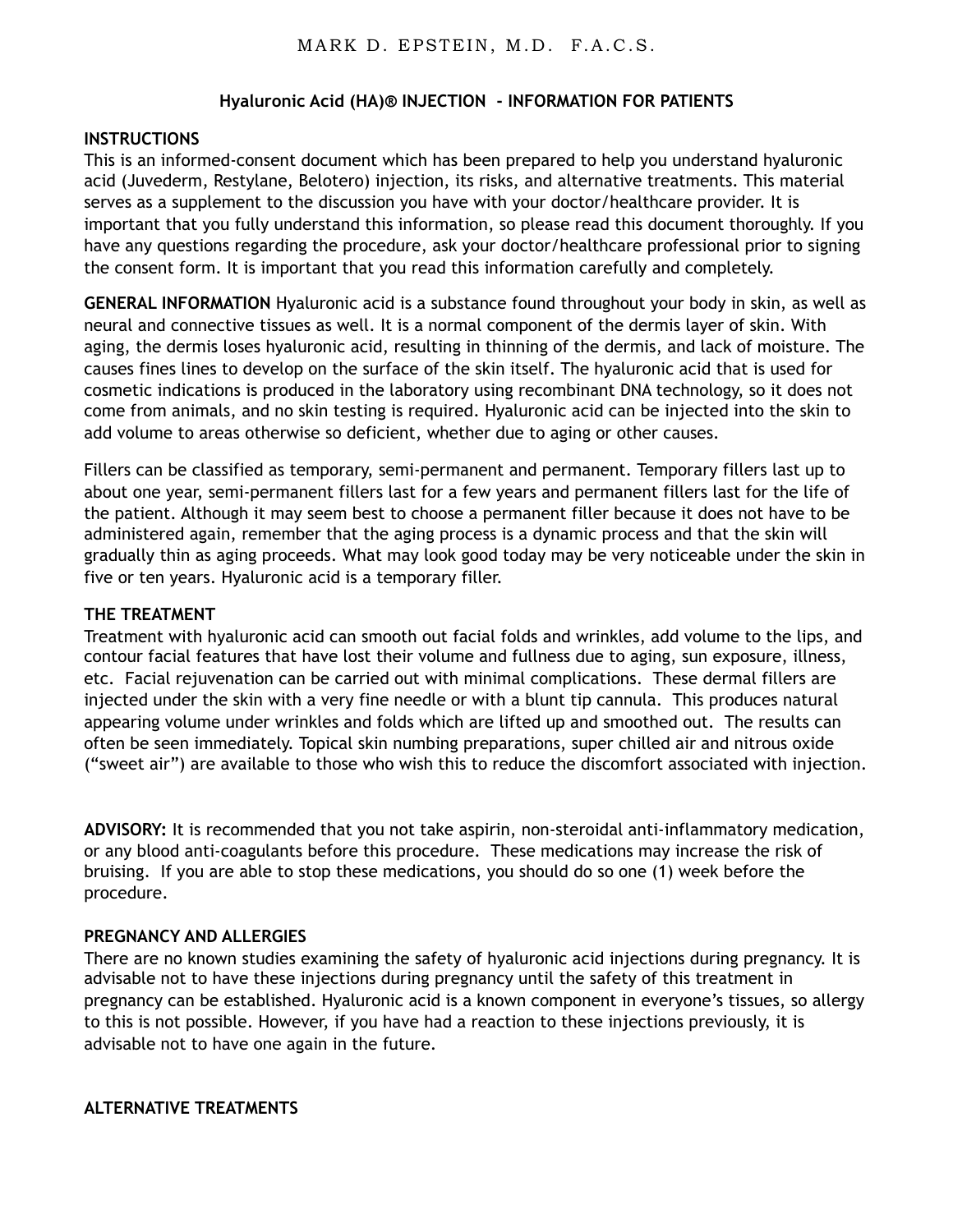Alternative forms of management include not treating the skin wrinkles and volume loss by any means. Improvement of skin wrinkles may be accomplished by other treatments or alternative types of surgery such as a blepharoplasty, face or brow lift when indicated. Minor skin wrinkling may be improved through chemical skin peels, lasers, BOTOX injections, non-hyaluronic acid fillers or other skin treatments. Risks and potential complications are associated with alternative forms of medical or surgical treatment.

**There is a variable amount of swelling that will occur after injection due to the characteristics of the specific hyaluronic acid preparation, and the reaction of your own tissues to the injection. Swelling is** 

## **RISKS AND COMPLICATIONS**

Every procedure involves a certain amount of risk and it is important that you understand these risks and the possible complications associated with them. In addition, every procedure has limitations. An individual's choice to undergo a surgical procedure is based on the comparison of the risk to potential benefit. Although the majority of patients do not experience these complications, you should discuss each of them with your plastic surgeon to make sure you understand risks, potential complications, limitations, and consequences of hyaluronic acid injections. Additional information concerning hyaluronic acid may be obtained from the package-insert sheets supplied by the manufacturer.

Before undergoing this procedure, understanding the risks is essential. No procedure is completely risk-free. The following risks may occur, but there may be unforeseen risks and risks that are not included on this list. Some of these risks, if they occur, may necessitate hospitalization, and/or extended outpatient therapy to permit adequate treatment. It has been explained to me that there are certain inherent and potential risks and side effects in any invasive procedure and in this specific instance such risks include but are not limited to: 1) Post treatment discomfort, swelling, redness, bruising, and discoloration; 2) Post treatment infection associated with any transcutaneous injection; 3) Allergic reaction; 4) Reactivation of herpes (cold sores); 5) Lumpiness, visible yellow or white patches; 6) Granuloma formation; 7) Localized necrosis and/or sloughing, with scab and/or without scab if blood vessel occlusion occurs.

The effects of the procedure typically last about 3-24 months depending upon the specific preparation selected.

The main side effects after injection are pain from injection, swelling and bruising, which are usually minimal and temporary. Localized hypersensitivity to the saline may also occur temporarily. There has never been a reported allergic reaction to hyaluronic acid.

Over or under correction of volume loss: It is possible that the result may not completely correct the volume deficiency and may require injection of additional hyaluronic acid. Similarly, the converse is also possible, in that more hyaluronic acid was injected than necessary. In some cases, hyaluronidase may be necessary to dissolve the excess filler.

**Asymmetry:** The human face and eyelid region is normally asymmetrical with respect to structural anatomy and function. There can be a variation from one side to the other in terms of the response to hyaluronic acid injections.

**Pain:** Discomfort associated with hyaluronic acid injections is usually of short duration.

**Bleeding and Bruising:** It is possible, though unusual, to have a bleeding episode from hyaluronic acid injections. Bruising in soft tissues may occur. Should you develop post-injection bleeding, it may require emergency treatment or surgery. Aspirin, anti-inflammatory medications, platelet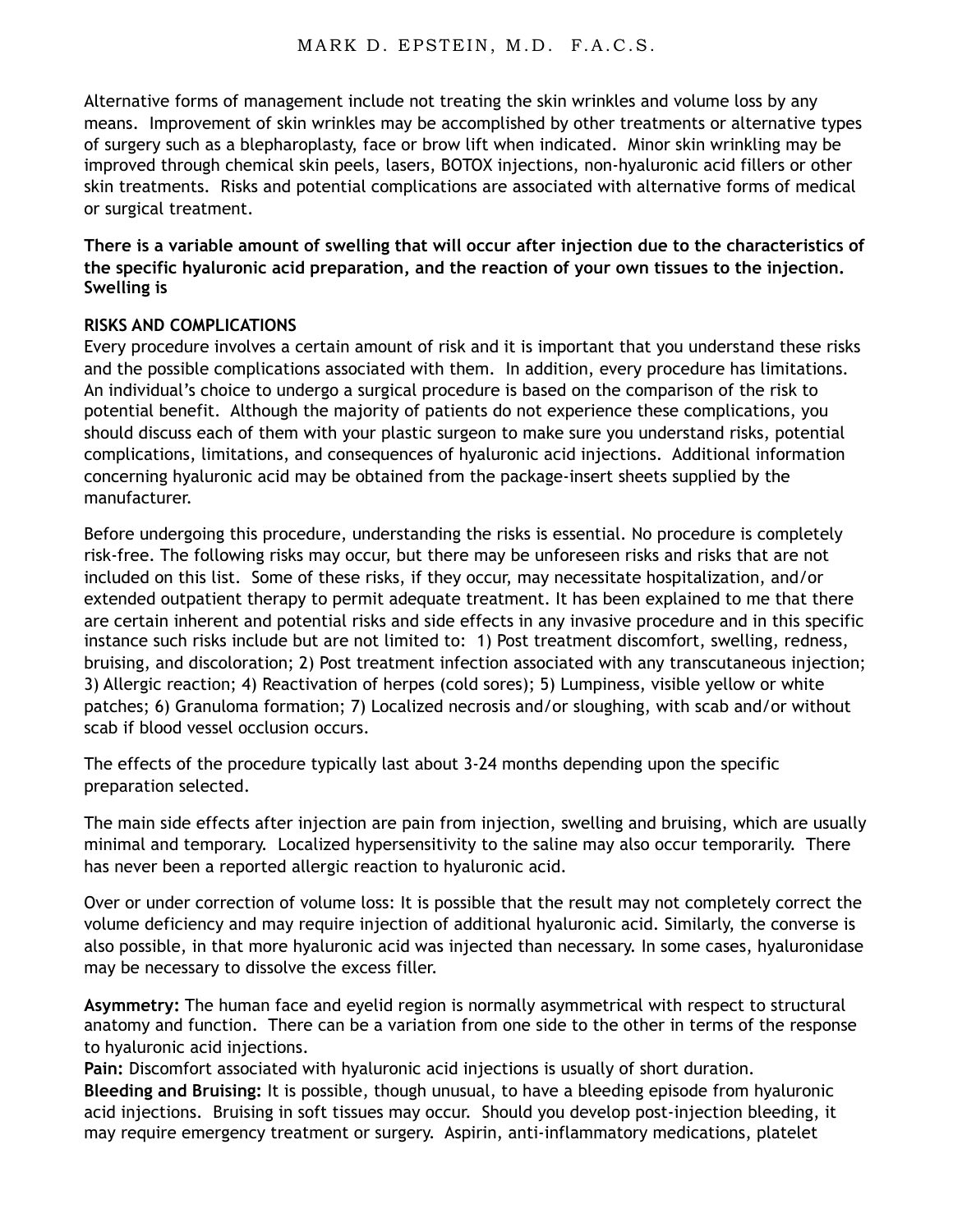inhibitors, anticoagulants, Vitamin E, ginkgo biloba, and other "herbs / homeopathic remedies" may contribute to a greater risk of a bleeding problem. Do not take these for six days before or after hyaluronic acid injections.

**Damage to Deeper Structures:** Deeper structures such as nerves, blood vessels, and the eyeball may be damaged during the course of injection. Injury to deeper structures may be temporary or permanent.

**Blindness:** Blindness is extremely rare after hyaluronic acid injections. However, it can be caused by internal bleeding around the eyeball, needle stick injury or direct occlusion of blood vessels supplying blood to the eye.

**Allergic Reactions:** As with all biologic products, allergic and systemic anaphylactic reactions may occur. Allergic reactions may require additional treatment.

**Infection:** Infection is extremely rare after hyaluronic acid injections. Should an infection occur, additional treatment including antibiotics may be necessary.

**Skin Disorders:** Skin rash, itching, and swelling may rarely occur following hyaluronic acid injections. **Numbness:** Numbness of the forehead after hyaluronic acid injections is due to the local anesthetic present in the hyaluronic acid preparation. This is temporary and will abate in a few hours.

**Unsatisfactory Result:** There is the possibility of a poor result following hyaluronic acid injections. Additional BOTOX injections may be necessary. Surgical procedures or treatments may be needed to improve skin wrinkles and volume loss.

**Long-Term Effects:** Subsequent alterations in face and eyelid appearance may occur as the result of aging, weight loss, weight gain, sun exposure, pregnancy, menopause, or other circumstances not related to hyaluronic acid injections. Hyaluronic acid injections do not arrest the aging process nor do they change the quality of the facial tissues. Future surgery or other treatments may be necessary.

**Pregnancy and Nursing Mothers:** Animal reproduction studies have not been performed to determine if hyaluronic acid injections could produce fetal harm. It is not known if hyaluronic acid can be excreted in human milk. It is not recommended that pregnant women or nursing mothers receive hyaluronic acid injection treatments.

**Intravascular injections**: The risk and consequences of accidental intravascular injection of hyaluronic acid injections is not predictable. Intravascular injection of hyaluronic acid may result in permanent blindness and/or loss of tissue due to impairment of circulation to that tissue. Should this happen, serious scarring or facial deformity can result.

**Unknown Risks:** The long-term effect of hyaluronic acid injections on tissue is unknown. There is the possibility that additional risk factors may be discovered.

**Medications and Herbal Dietary Supplements:** There are potential adverse reactions that occur as the result of taking over-the-counter, herbal, and/or prescription medications. Aspirin and medications that contain aspirin interfere with clotting and can cause more bleeding. These include non-steroidal anti-inflammatories such as Motrin, Advil, and Aleve. It is very important not to stop drugs that interfere with platelets, such as Plavix, which is used after a stent. It is important if you have had a stent and are taking Plavix that you inform the plastic surgeon. Stopping Plavix may result in a heart attack, stroke and even death. Be sure to check with your physician about any drug interactions that may exist with medications which you are already taking. If you have an adverse reaction, stop the drugs immediately and call your plastic surgeon for further instructions. If the reaction is severe, go immediately to the nearest emergency room. When taking the prescribed pain medications after surgery, realize that they can affect your thought process and coordination. Do not drive, do not operate complex equipment, do not make any important decisions and do not drink any alcohol while taking these medications. Be sure to take your prescribed medication only as directed.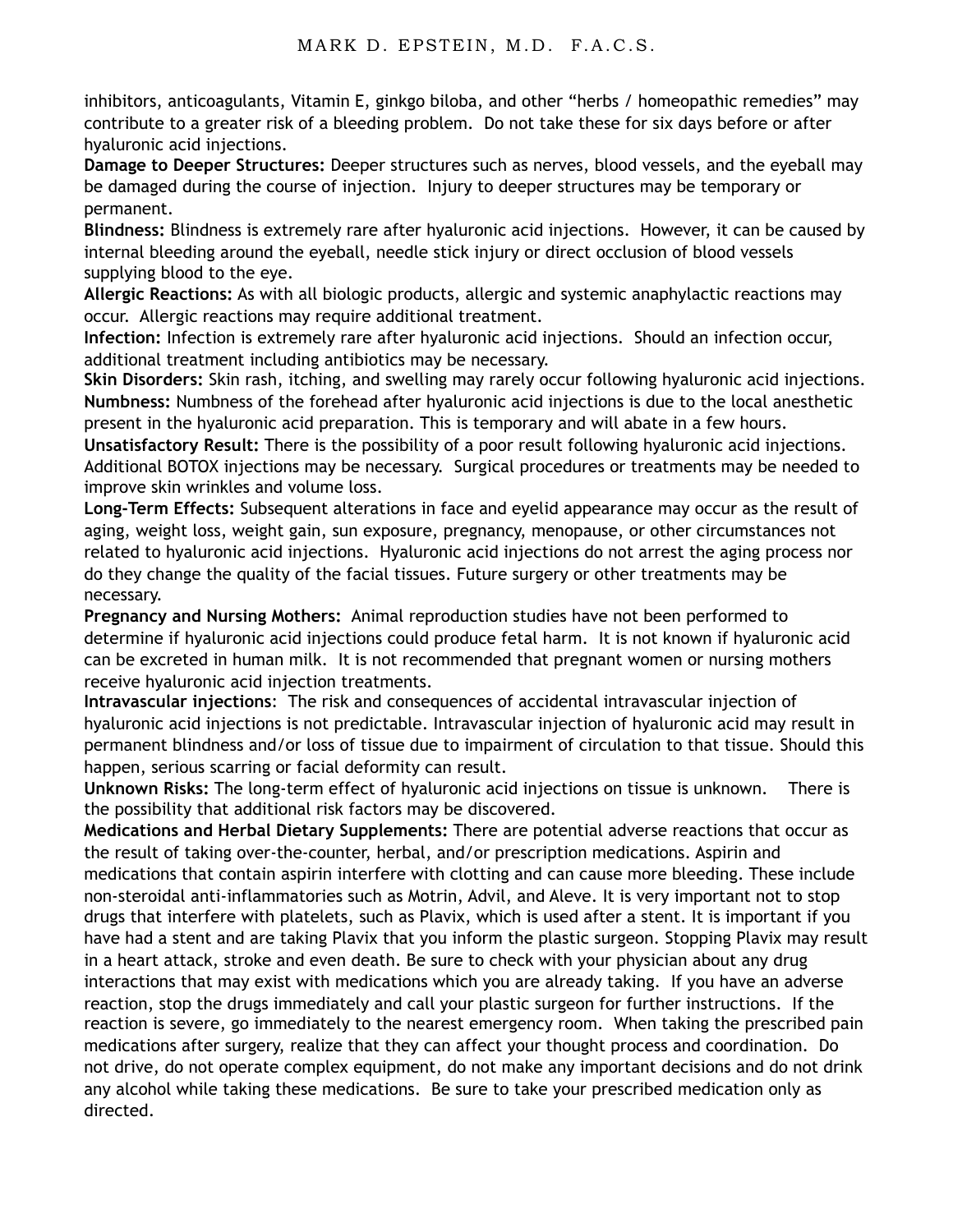**Travel Plans:** Any surgery holds the risk of complications that may delay healing and delay your return to normal life. Please let the surgeon know of any travel plans, important commitments already scheduled or planned, or time demands that are important to you, so that appropriate timing of surgery can occur. There are no guarantees that you will be able to resume all activities in the desired time frame.

# **OFF-LABEL FDA ISSUES**

There are many devices, medications and injectable fillers and botulinum toxins that are approved for specific use by the FDA, but this proposed use is "Off-Label", that is not specifically approved by the FDA. It is important that you understand this proposed use is not experimental and your physician believes it to be safe and effective. Examples of commonly accepted "Off-Label" use of drugs or devices include the use of aspirin for prevention of heart disease, retinoids for skin care, and injection of botulinum toxin for wrinkles around the eyes. Botox<sup>®</sup> is approved for Glabellar frown lines, Blepharospasm, and would be Off-Label for all other uses. I acknowledge that I have been informed about the Off-Label FDA status of hyaluronic acid injections, and I understand it is not experimental and accept its use.

## **HEALTH INSURANCE**

Most health insurance companies exclude coverage for cosmetic surgical operations or any resulting complications. Please carefully review your health insurance subscriber-information pamphlet. Most insurance plans exclude coverage for secondary or revisionary surgery due to complications of cosmetic surgery.

## **ADDITIONAL TREATMENT NECESSARY**

There are many variable conditions in addition to risk and potential complications that may influence the long-term result of hyaluronic acid injections. Even though risks and complications occur infrequently, the risks cited are the ones that are particularly associated with hyaluronic acid injections. Other complications and risks can occur but are even more uncommon. Should complications occur, additional surgery or other treatments may be necessary. The practice of medicine and surgery is not an exact science. Although good results are expected, there is no guarantee or warranty expressed or implied, on the results that may be obtained.

## **RESULTS**

I am aware that when hyaluronic acid is injected into my face there is an increase in facial volume. I understand that this procedure is both an art and a science and that specific results cannot be guaranteed. I also understand that hyaluronic acid eventually will break down and the results will similarly dissipate.

## **ALTERNATIVE PROCEDURES**

Alternatives to the procedures and options that I have volunteered for have been fully explained to me.

# **RIGHT TO DISCONTINUE TREATMENT**

I understand that I have the right to discontinue treatment at any time.

## **FINANCIAL RESPONSIBILITIES**

The cost of hyaluronic acid injection may involve several charges. This includes the professional fee for the injections, follow-up visits to monitor the effectiveness of the treatment, and the cost of the hyaluronic acid material itself. It is unlikely that hyaluronic acid injections to treat cosmetic problems would be covered by your health insurance. The fees charged for this procedure do not include any potential future costs for additional procedures that you elect to have or require in order